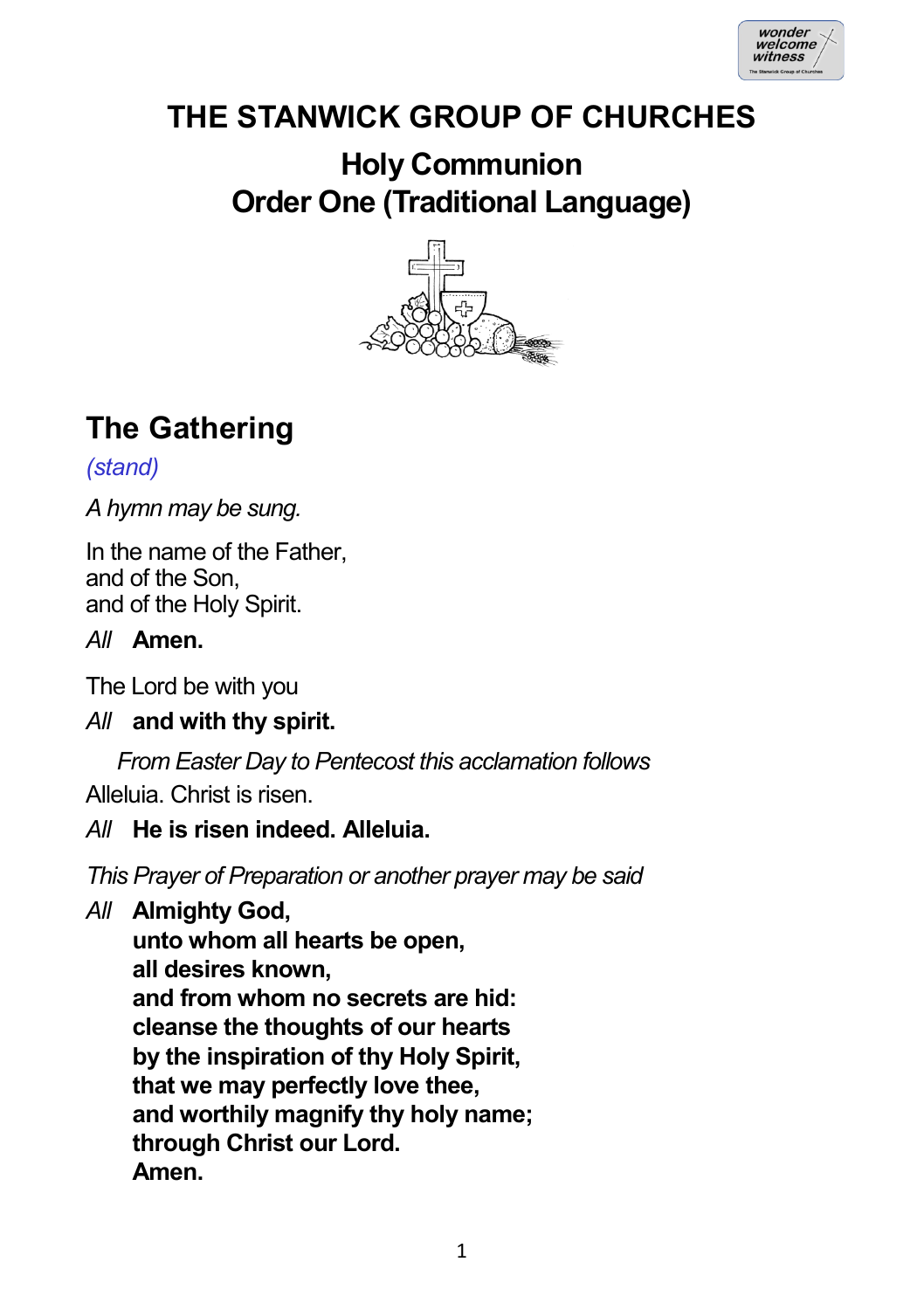

## **Prayers of Penitence**

*A minister invites the congregation to confession (sit or kneel)*

*All* **Almighty God, our heavenly Father, we have sinned against thee and against our neighbour, in thought and word and deed, through negligence, through weakness, through our own deliberate fault. We are heartily sorry and repent of all our sins. For the sake of thy Son Jesus Christ, who died for us, forgive us all that is past, and grant that we may serve thee in newness of life to the glory of thy name. Amen.**

*Or, with suitable penitential sentences, the Kyrie eleison may be used* Lord, have mercy.

### *All* **Lord, have mercy.**

Christ, have mercy.

### *All* **Christ, have mercy.**

Lord, have mercy.

*All* **Lord, have mercy.**

*The president declares God's forgiveness*

### **Gloria in Excelsis**

*This or another form of the Gloria in Excelsis may be sung or said*

*All* **Glory be to God on high, and in earth peace, good will towards men. We praise thee, we bless thee, we worship thee, we glorify thee, we give thanks to thee for thy great glory, O Lord God, heavenly King,**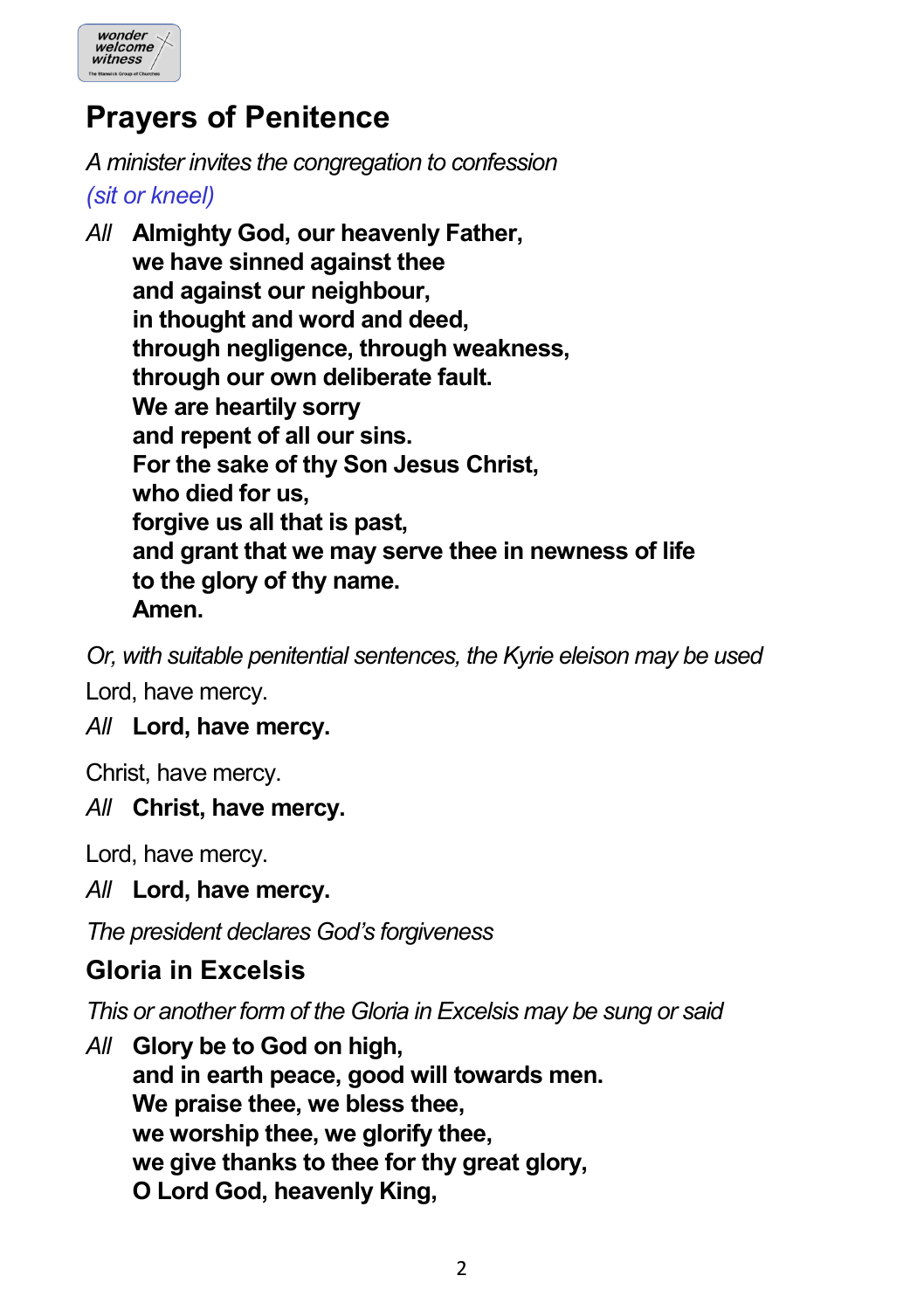| wonder<br>welcome<br>witness |  |
|------------------------------|--|
|                              |  |

**God the Father almighty. O Lord, the only-begotten Son, Jesus Christ: O Lord God, Lamb of God, Son of the Father, that takest away the sins of the world, have mercy upon us. Thou that takest away the sins of the world, receive our prayer. Thou that sittest at the right hand of God the Father, have mercy upon us. For thou only art holy; thou only art the Lord; thou only, O Christ, with the Holy Ghost, art the Most High, in the glory of God the Father. Amen.**

*The president says the Collect of the day*

# **The Liturgy of the Word**

*(sit)*

*One or two Bible readings precede the Gospel reading. At the end of each the reader may say*

This is the word of the Lord.

### *All* **Thanks be to God.**

*A hymn may be sung*

*(All stand for the Gospel reading)*

*The reader says:*

Hear the Gospel of our Lord Jesus Christ according to *N*.

### *All* **Glory be to thee, O Lord.**

*After the Gospel the reader says:*

This is the Gospel of the Lord.

## *All* **Praise be to thee, O Christ.**

*A sermon is preached or a reflection or address given*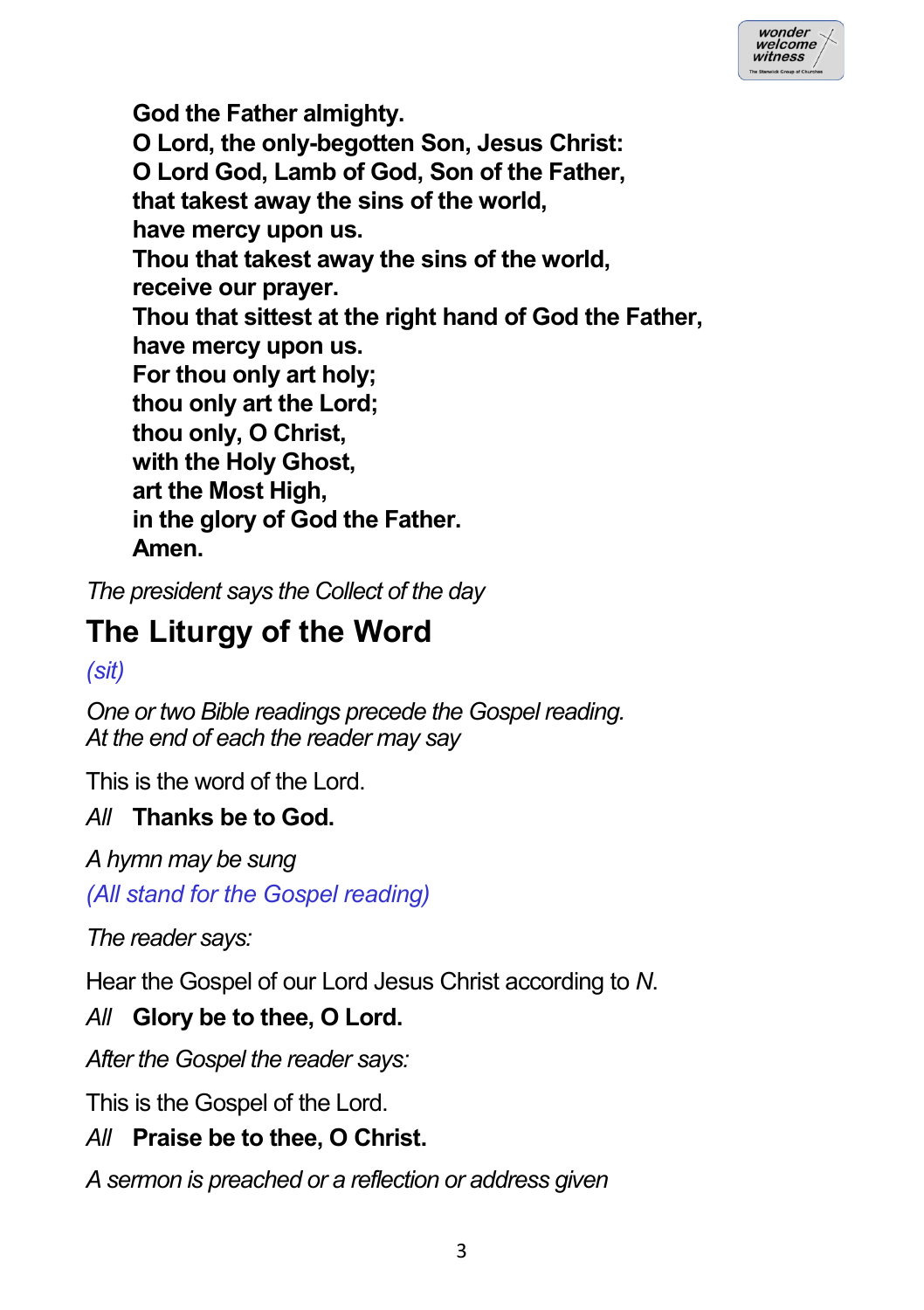

*The Creed or an alternative affirmation of faith is said on Sundays and Principal Holy Days.*

*(stand)*

*All* **I believe in one God the Father almighty, maker of heaven and earth, and of all things visible and invisible: And in one Lord Jesus Christ, the only-begotten Son of God, begotten of his Father before all worlds, God of God, Light of Light, very God of very God, begotten, not made, being of one substance with the Father, by whom all things were made; who for us men and for our salvation came down from heaven, and was incarnate by the Holy Ghost of the Virgin Mary, and was made man, and was crucified also for us under Pontius Pilate. He suffered and was buried, and the third day he rose again according to the Scriptures, and ascended into heaven, and sitteth on the right hand of the Father. And he shall come again with glory to judge both the quick and the dead: whose kingdom shall have no end. And I believe in the Holy Ghost, the Lord, the giver of life, who proceedeth from the Father and the Son, who with the Father and the Son together is worshipped and glorified, who spake by the prophets. And I believe one holy catholic and apostolic Church. I acknowledge one baptism for the remission of sins. And I look for the resurrection of the dead, and the life of the world to come. Amen.**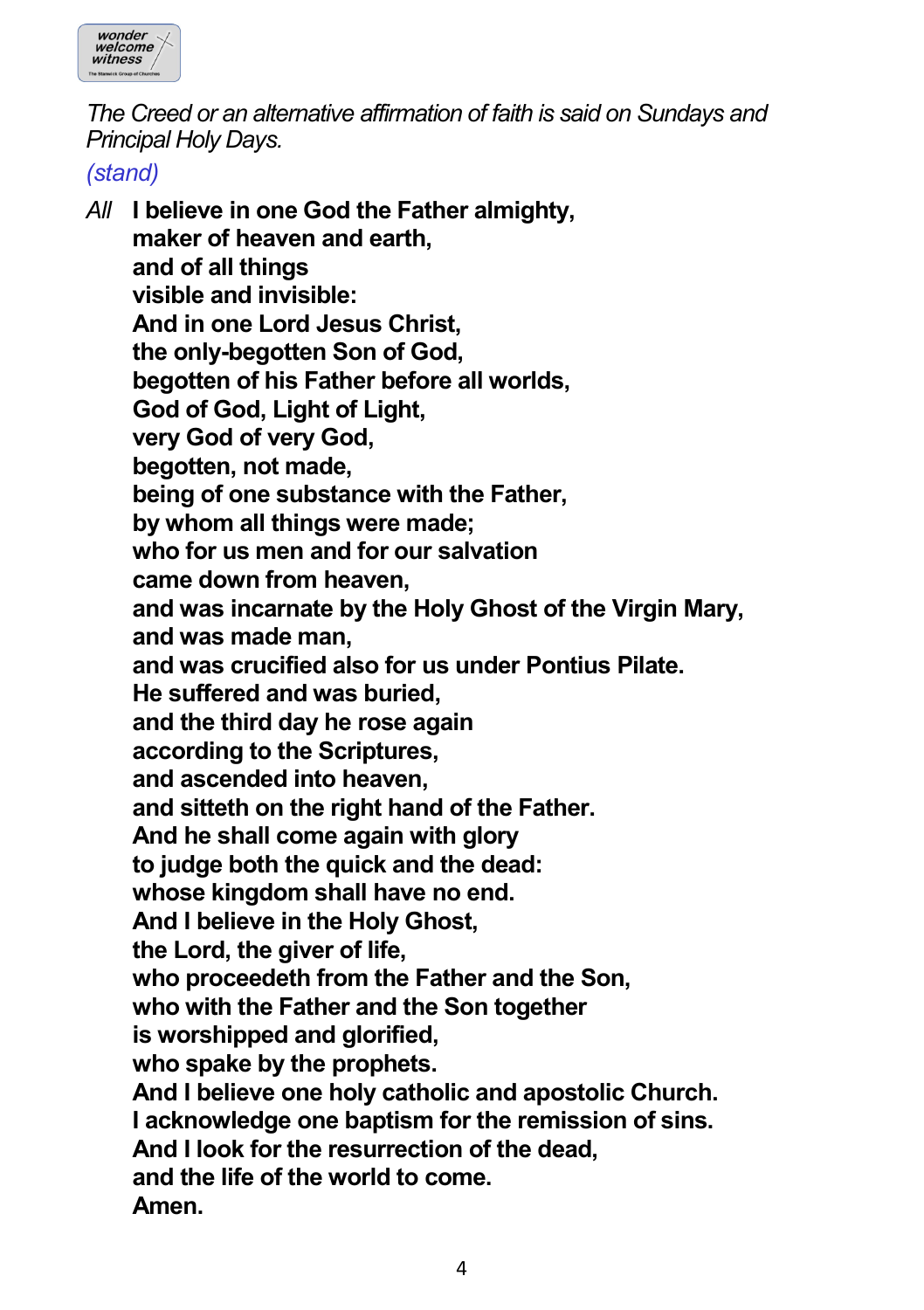# **Prayers of Intercession**

*(Sit or kneel)*

*These responses may be used (or)*

Lord, in thy mercy Lord, hear us.

*At the end*

Merciful Father,

*All* **accept these prayers for the sake of thy Son, our Saviour Jesus Christ. Amen.**

**The Peace**

*The president may introduce the Peace with a suitable sentence, and then says*

The peace of the Lord be always with you

## *All* **and with thy spirit.**

*These words may be added:*

Let us offer one another a sign of peace. *(All may exchange a sign of peace.)*

# **Preparation of the Table**

*A hymn may be sung.*

*The gifts of the people may be gathered and presented.*

*The table is prepared and bread and wine are placed upon it.*

*This or another prayer at the preparation of the table is said:*

With this bread that we bring

## All **We shall remember Jesus.**

With this wine that we bring

## *All* **We shall remember Jesus.**

Bread for his body, wine for his blood, gifts from God to his table we bring *All* **We shall remember Jesus.**

*All* **hear our prayer. Lord, graciously hear us.**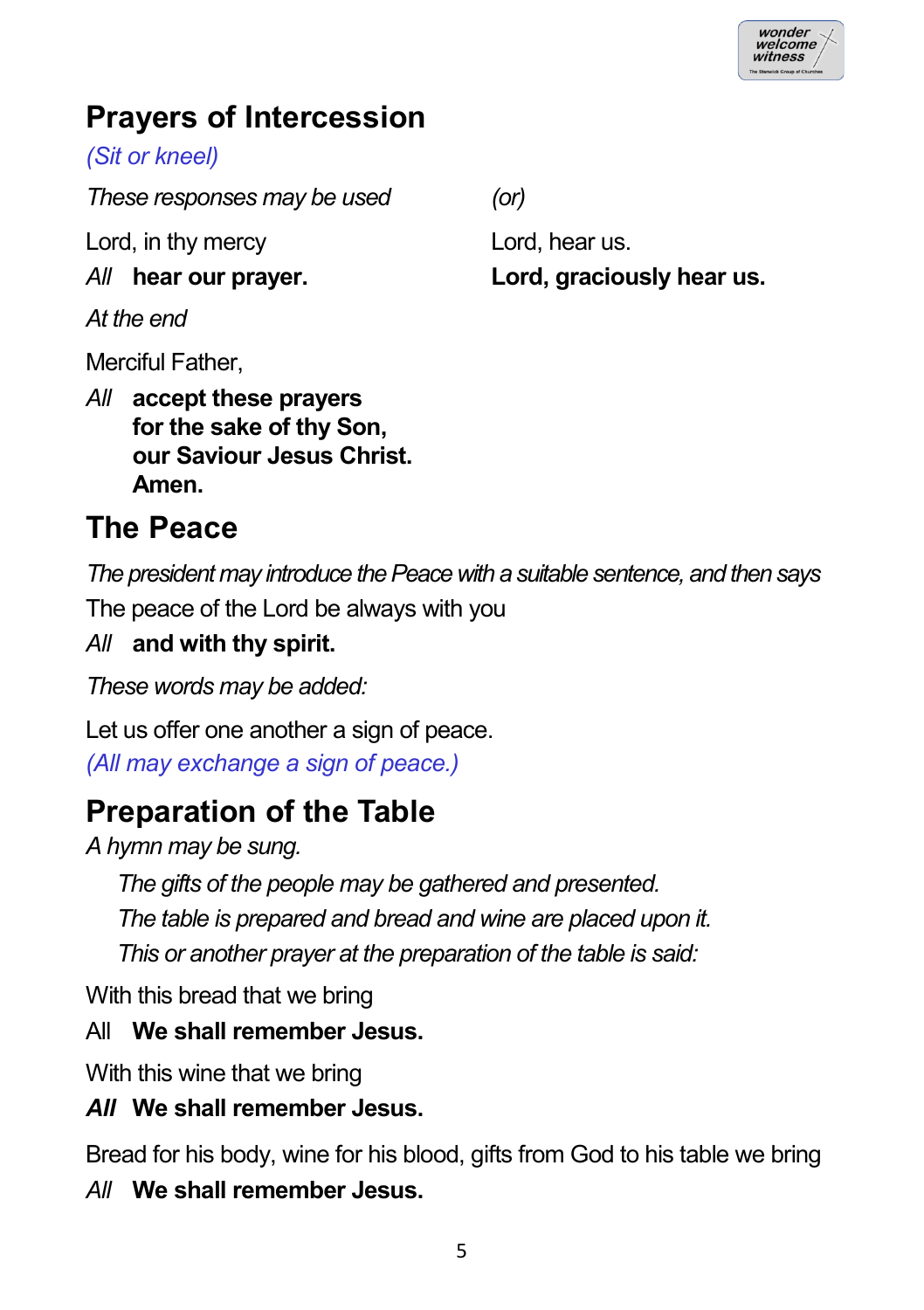

# **The Eucharistic Prayer**

The Lord be with you

## *All* **and with thy spirit.**

Lift up your hearts.

### *All* **We lift them up unto the Lord.**

Let us give thanks unto the Lord our God.

*All* **It is meet and right so to do.**

*The president praises God for his mighty acts and all respond:*

*All* **Holy, holy, holy, Lord God of hosts, heaven and earth are full of thy glory. Glory be to thee, O Lord most high.**

> **Blessed is he that cometh in the name of the Lord. Hosanna in the highest.**

*The president recalls the last supper*

………Great is the mystery of faith:

*All* **Christ has died: Christ is risen: Christ will come again.**

*The president continues and leads into the doxology to which all respond:*

*All* **Amen.**

## **The Lord's Prayer**

Let us pray with confidence as our Saviour has taught us

*All* **Our Father, who art in heaven, hallowed be thy name; thy kingdom come; thy will be done; on earth as it is in heaven. Give us this day our daily bread. And forgive us our trespasses, as we forgive those who trespass against us. And lead us not into temptation; but deliver us from evil.**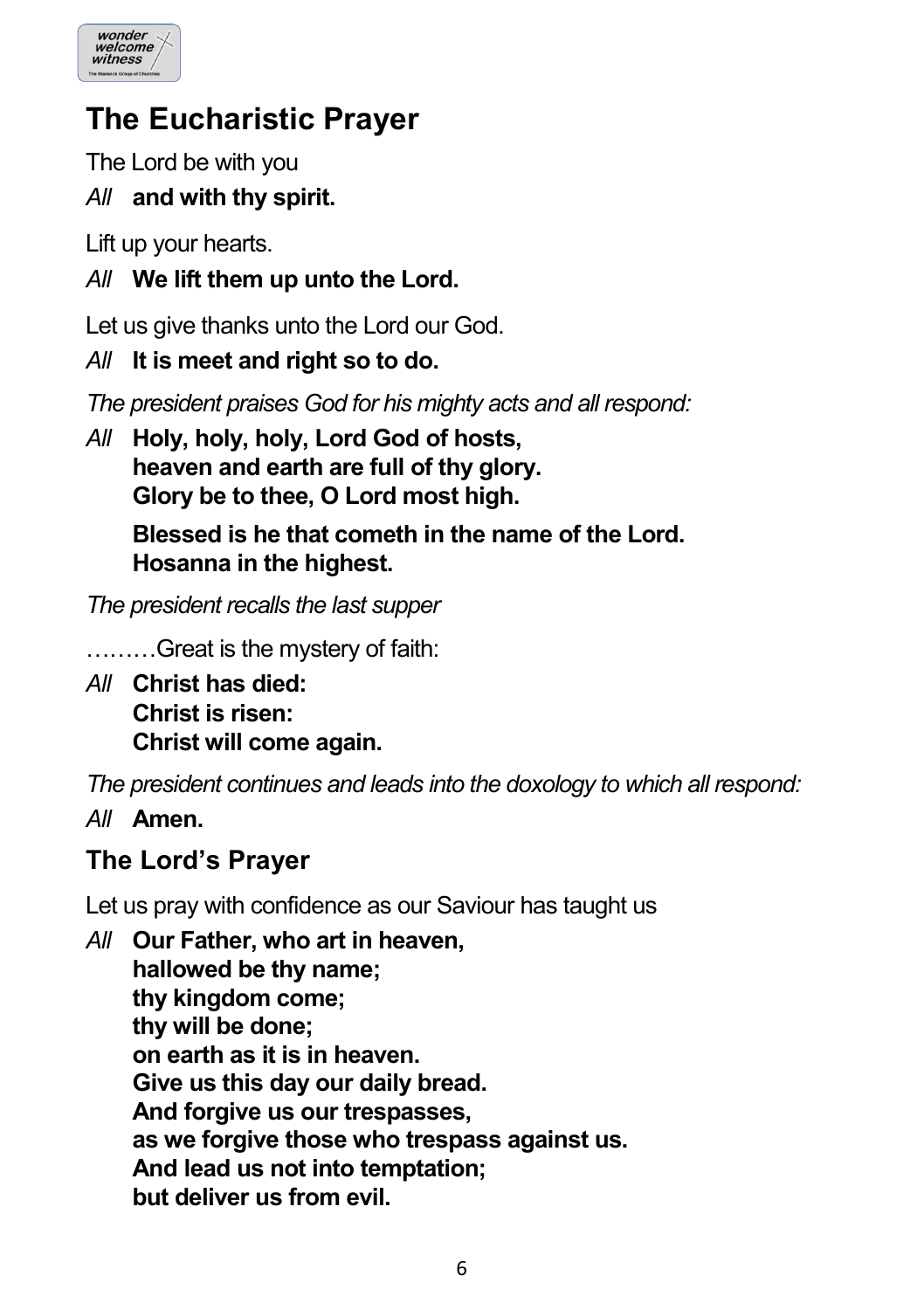

**For thine is the kingdom, the power and the glory, for ever and ever. Amen.**

*The president breaks the consecrated bread.*

We break this bread to share in the body of Christ.

*All* **though we are many, we are one body, because we all share in one bread.**

*The Agnus Dei may be said or sung:*

*All* **O Lamb of God, that takest away the sins of the world, have mercy upon us.**

**O Lamb of God, that takest away the sins of the world, have mercy upon us.**

**O Lamb of God, that takest away the sins of the world, grant us thy peace.**

*The president says one of these invitations to communion*

God's holy gifts for God's holy people.

*All* **Jesus Christ is holy, Jesus Christ is Lord, to the glory of God the Father.**

*or, from Easter Day to Pentecost*

Alleluia. Christ our passover is sacrificed for us.

### *All* **Therefore let us keep the feast. Alleluia.**

*This prayer may be said before the distribution*

*All* **We do not presume to come to this thy table, O merciful Lord, trusting in our own righteousness, but in thy manifold and great mercies. We are not worthy so much as to gather up the crumbs under thy table. But thou art the same Lord whose nature is always to have mercy.**